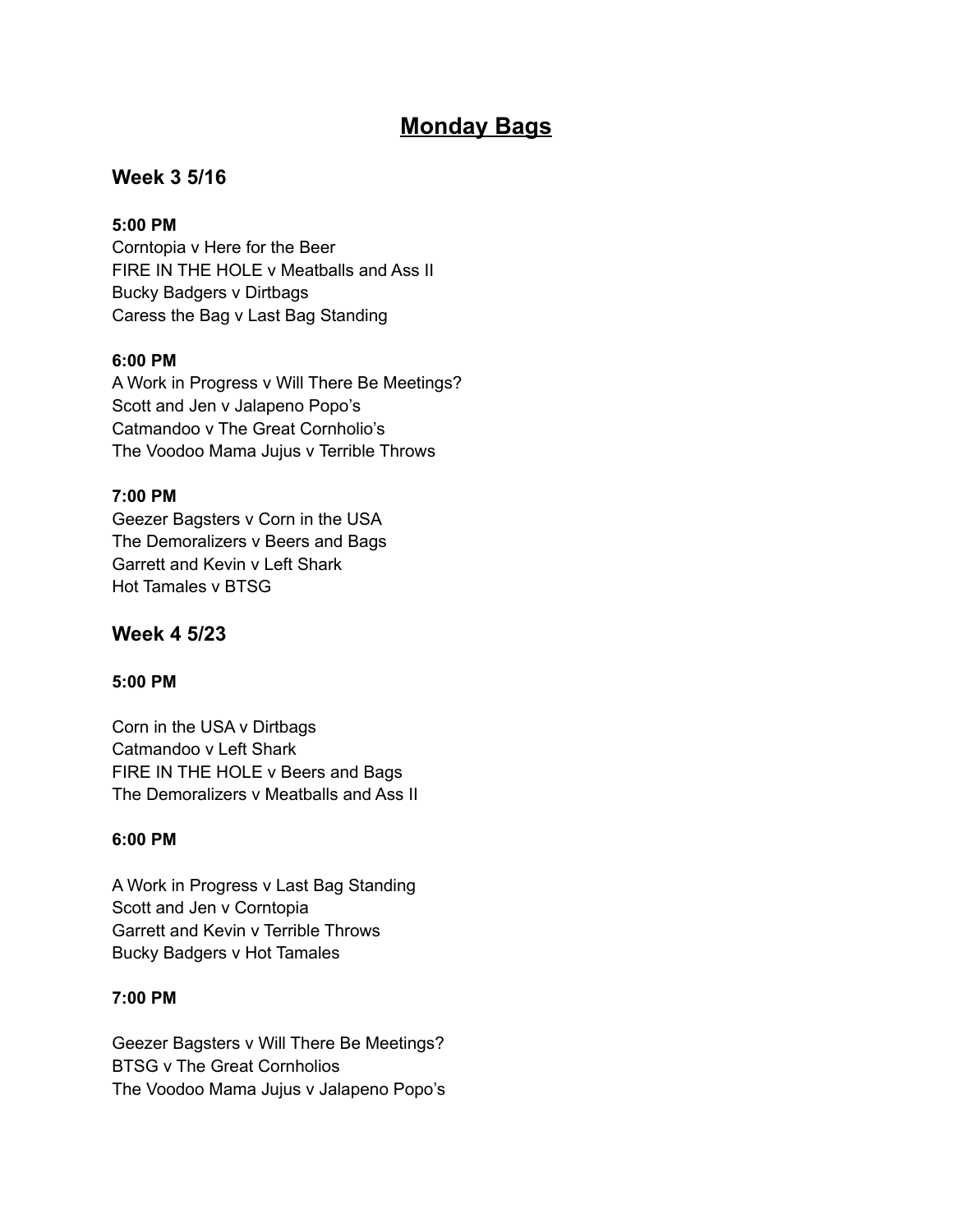Here for the Beer v Caress the Bag

# **BYE Week for Memorial Day**

# **Week 5 6/6**

### **5:00 PM**

Scott and Jen v Terrible Throws BTSG v Meatballs and Ass II Last Bag Standing v The Great Cornholios FIRE IN THE HOLE v Caress the Bag

#### **6:00 PM**

Will There Be Meetings? v Beers and Bags Hot Tamales v Here for the beer Catmandoo v Corntopia The Demoralizers v Jalapeno Popo's

#### **7:00 PM**

Left Shark v Geezer Bagsters A Work in Progress v Dirtbags Corn in the USA v Bucky Badgers The Voodoo Mama Jujus v Garrett and Kevin

## **Week 6 6/13**

#### **5:00 PM**

Garrett and Kevin v Caress the Bag Dirtbags v The Great Cornholios Beers and Bags v Jalapeno Popo's Terrible Throws v Hot Tamales

#### **6:00 PM**

Will There Be Meetings? v Left Shark Scott and Jen v Bucky Badgers Last Bag Standing v The Demoralizers FIRE IN THE HOLE v Corntopia